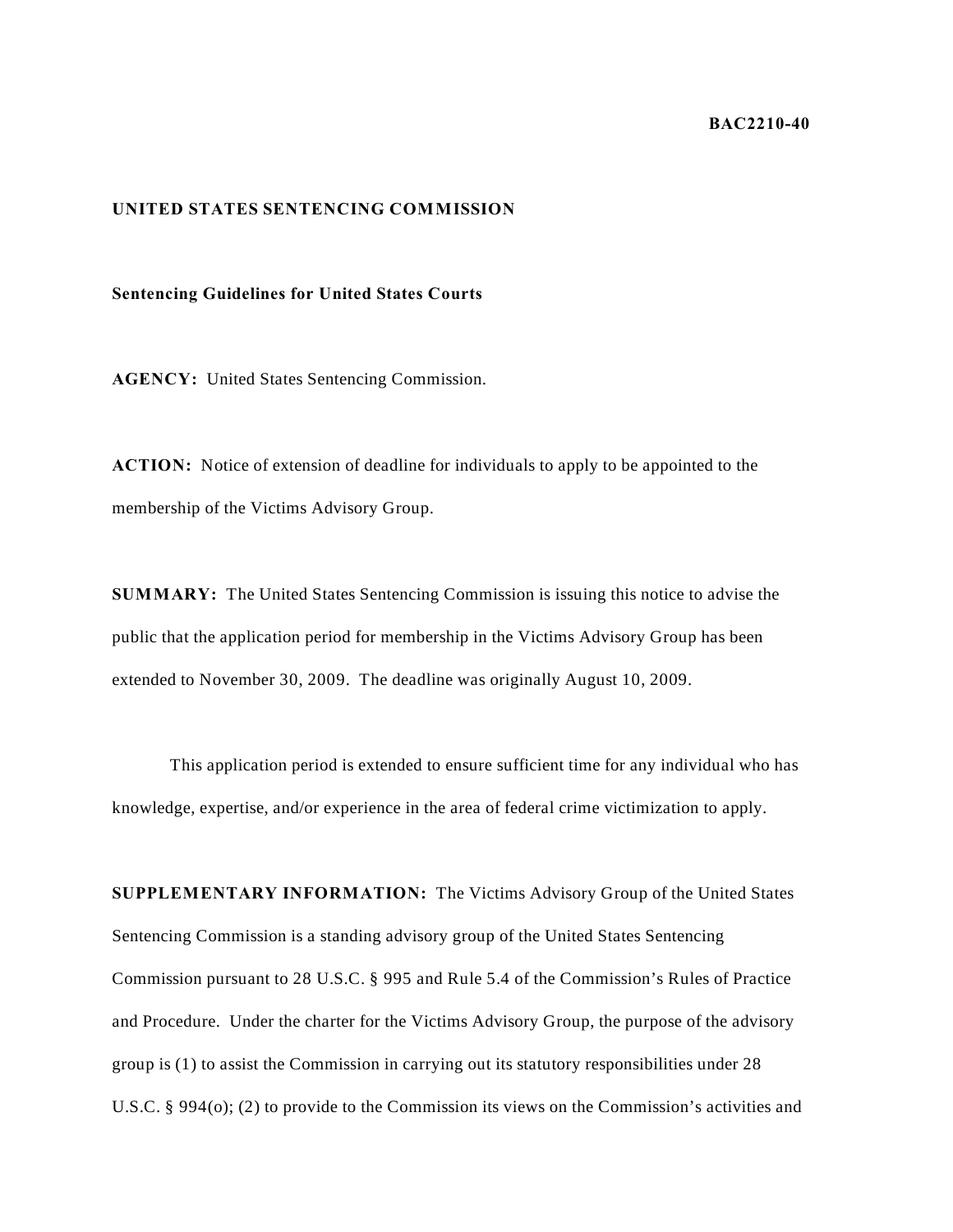work, including proposed priorities and amendments, as they relate to victims of crime; (3) to disseminate information regarding sentencing issues to organizations represented by the Victims Advisory Group and to other victims of crime and victims advocacy groups, as appropriate; and (4) to perform any other functions related to victims of crime as the Commission requests. Under the charter, the advisory group consists of not more than nine members, each of whom may serve not more than two consecutive three-year terms. Each member is appointed by the Commission.

In view of vacancies in the membership of the advisory group, the Commission invites any individual who has knowledge, expertise, and/or experience in the area of federal crime victimization to apply to be appointed to the membership of the Victims Advisory Group. The Commission issued an invitation to apply for membership of the Victims Advisory Group on June 10, 2009 (74 FR 27586). Applications were initially due to the Commission on August 10, 2009. The Commission hereby invites additional applications from individuals who have knowledge, expertise, and/or experience in the area of federal crime victimization. Applications should be received by the Commission not later than November 30, 2009. Applications may be sent to Michael Courlander at the address listed below.

**DATE:** Applications for membership of the Victims Advisory Group should be received not later than November 30, 2009.

**ADDRESS:** Send applications to: United States Sentencing Commission, One Columbus Circle, NE, Suite 2-500, South Lobby, Washington, DC 20002-8002, Attention: Public Affairs.